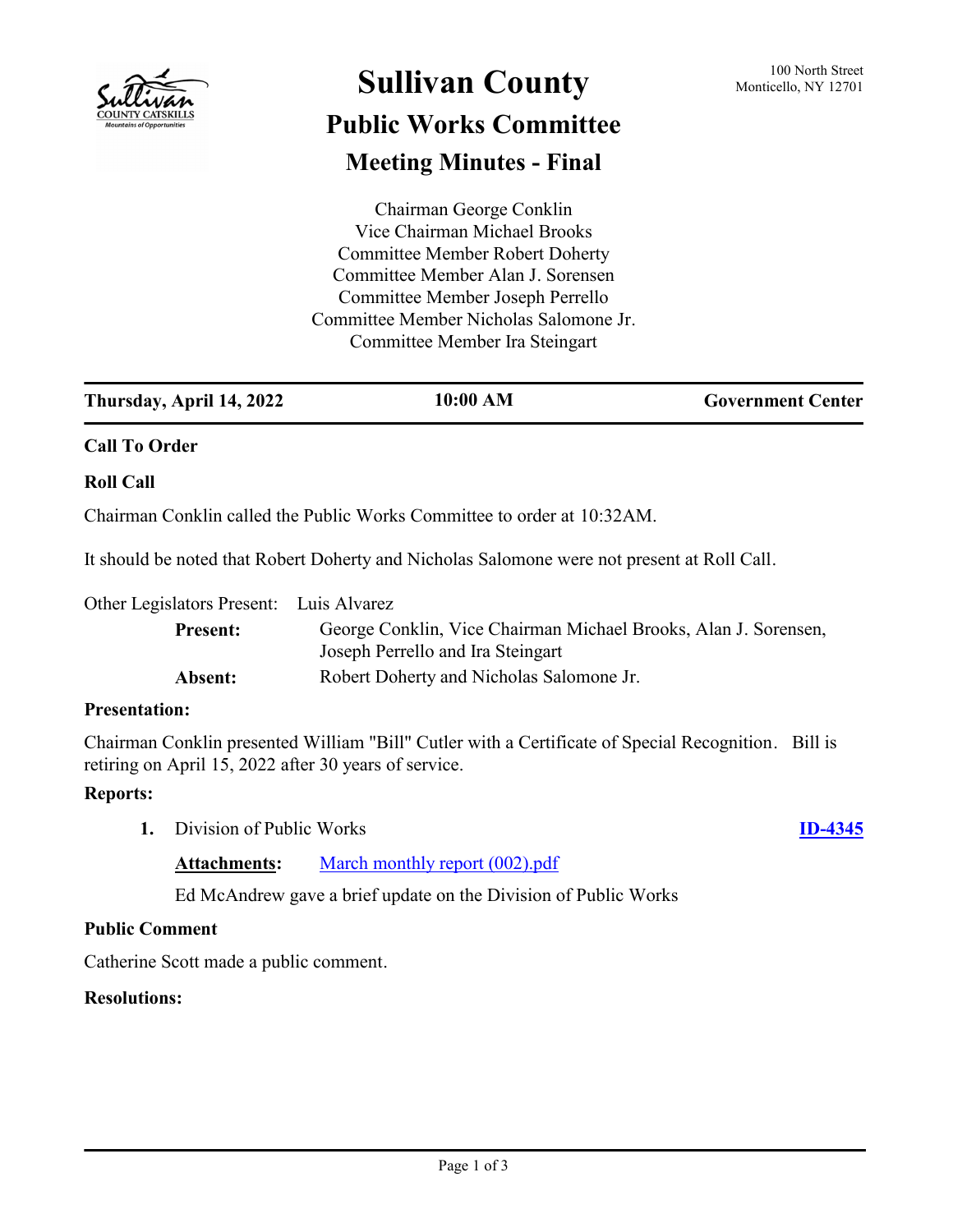| Execute a supplemental agreement (No. 5) with NYSDOT which allocates<br>additional funding for preliminary design, right-of-way incidentals and<br>right-of-way acquisition and authorizes construction, construction support<br>and construction inspection Federal Funding.  | <b>ID-4466</b> |
|--------------------------------------------------------------------------------------------------------------------------------------------------------------------------------------------------------------------------------------------------------------------------------|----------------|
| This Resolution was carried at Committee.                                                                                                                                                                                                                                      |                |
| Resolution to authorize a Modification Agreement with Villager<br>Construction, Inc. for the rental of Portable Asphalt Crushing Equipment and<br>Operator. ("Project").                                                                                                       | <b>ID-4467</b> |
| This Resolution was carried at Committee.                                                                                                                                                                                                                                      |                |
| Resolution to authorize the County Manager to execute an agreement with<br>NYSDOT to provide 95% of funding for the Preliminary Engineering/Design<br>work needed to replace County Bridge 82.                                                                                 | <b>ID-4468</b> |
| This Resolution was carried at Committee.                                                                                                                                                                                                                                      |                |
| Resolution to authorize the County Manager to execute an agreement with<br>NYSDOT for providing 80% funding for the design of a Project to clean and<br>paint 3 bridges.                                                                                                       | <b>ID-4469</b> |
| This Resolution was carried at Committee.                                                                                                                                                                                                                                      |                |
| Resolution to authorize the County Manager to execute an agreement with<br>NYSDOT to Provide 85% funding for the Preliminary Engineering/Design<br>work needed to replace County Bridge 77.                                                                                    | <b>ID-4471</b> |
| This Resolution was carried at Committee.                                                                                                                                                                                                                                      |                |
| Resolution to authorize the County Manager and/or Chairman of the<br>Legislature to execute an agreement for the purchase of a property needed for<br>the replacement of Bridge 77                                                                                             | <b>ID-4472</b> |
| This Resolution was carried at Committee.                                                                                                                                                                                                                                      |                |
| Resolution to authorize a Modification of Agreement to the contract with<br>ELot Electronics Recycling, Inc.                                                                                                                                                                   | <b>ID-4473</b> |
| This Resolution was carried at Committee.                                                                                                                                                                                                                                      |                |
| Resolution to obtain Legislative approval for the County Manager to execute<br>a Modification Agreement with Delta Engineers, Architects & Land<br>Surveyors to provide additional design and construction engineering services<br>for additional waterproofing of Bridge 198. | <b>ID-4474</b> |
| This Resolution was carried at Committee.to the County Legislature due back on 4/21/2022                                                                                                                                                                                       |                |